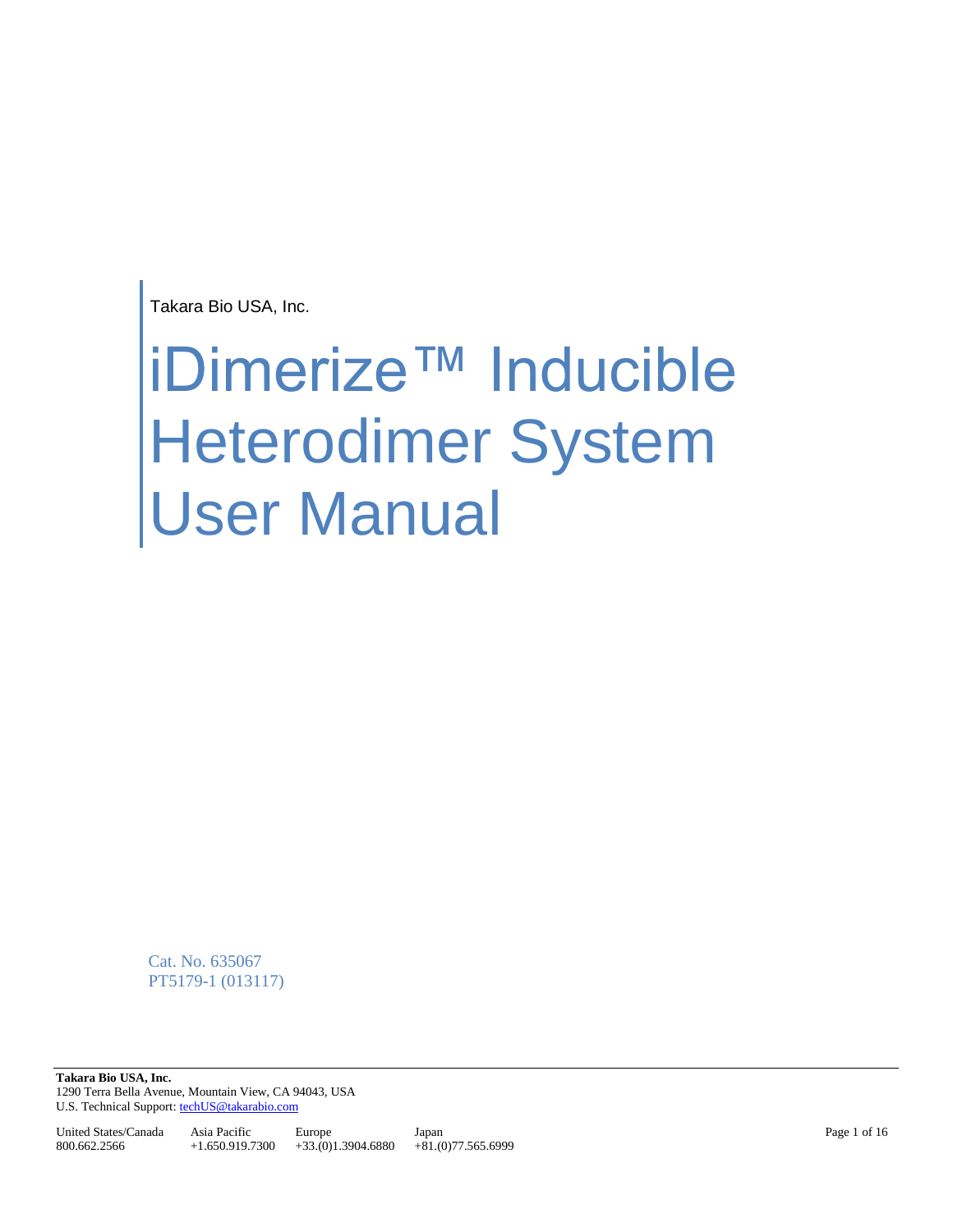## iDimerize™ Inducible Heterodimer System User Manual

# **Table of Contents**

| I.        |  |
|-----------|--|
| Π.        |  |
| III.      |  |
| A.        |  |
| <b>B.</b> |  |
| C.        |  |
| D.        |  |
| Ε.        |  |
| F.        |  |
| IV.       |  |
| A.        |  |
| <b>B.</b> |  |
| V.        |  |
| A.        |  |
| <b>B.</b> |  |
| $C$ .     |  |
| D.        |  |
| VI.       |  |
| A.        |  |
| <b>B.</b> |  |
| VII.      |  |
| VIII.     |  |

# **Table of Figures**

| Figure 1. Different iDimerize kits use different dimerization strategies: homodimerization, heterodimerization, and reverse |  |
|-----------------------------------------------------------------------------------------------------------------------------|--|
|                                                                                                                             |  |
|                                                                                                                             |  |
|                                                                                                                             |  |

# **Table of Tables**

| Table 1. ARGENT and TBUSA Nomenclature for iDimerize Inducible Heterodimer System Components 5  |  |
|-------------------------------------------------------------------------------------------------|--|
| Table 2. Recommended Antibiotic Concentrations for Selecting & Maintaining Stable Cell Lines 13 |  |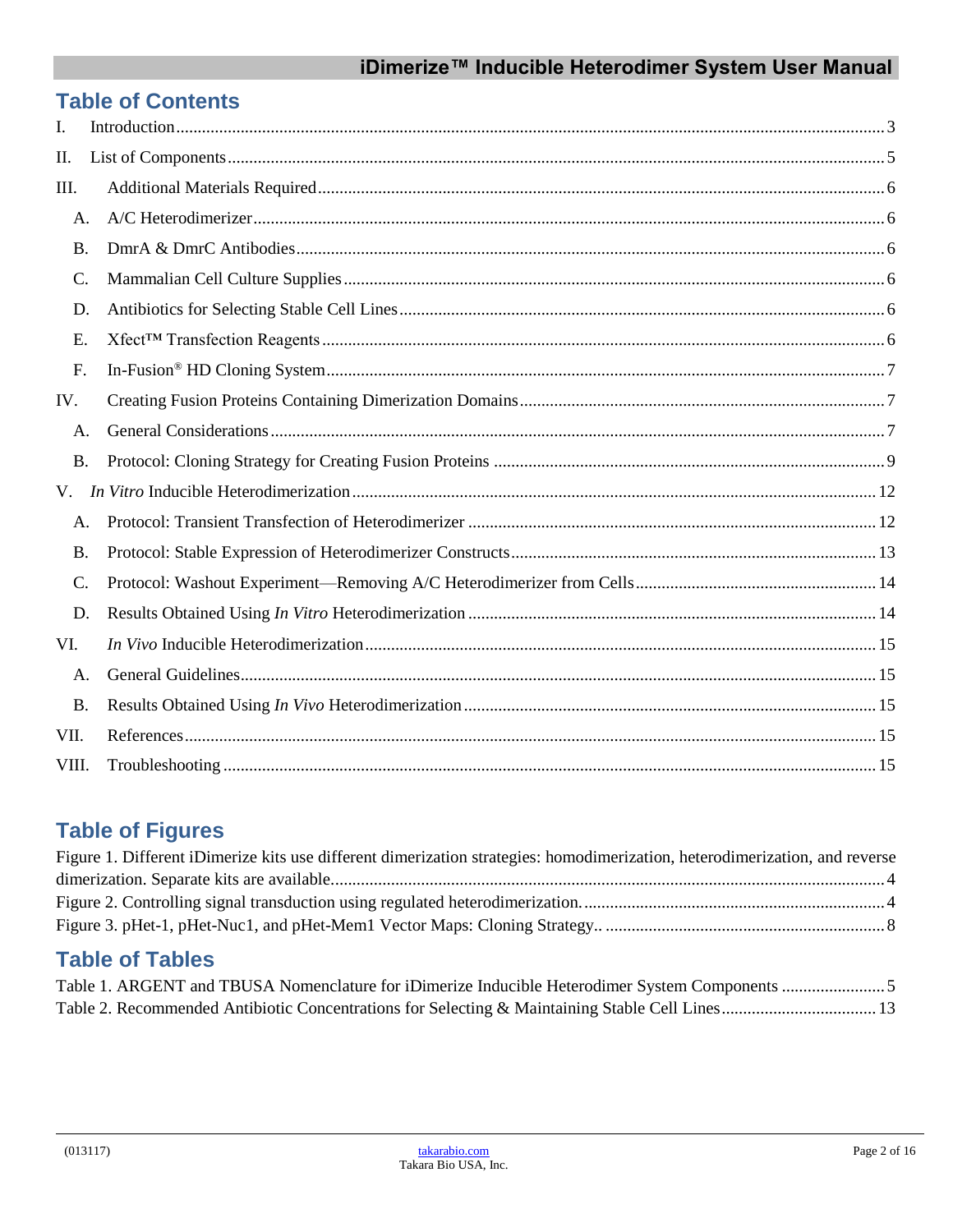## <span id="page-2-0"></span>**I. Introduction**

## **A. Summary**

ARGENT cell signaling regulation kits from ARIAD are now available exclusively from Takara Bio USA, Inc. (TBUSA), as the iDimerize Inducible Dimerization Systems. This manual describes the **iDimerize Inducible Heterodimer System** (Cat. No. 635067), which contains reagents for bringing together two molecules of an engineered fusion protein by adding a small molecule "dimerizer". The kit can be used to create conditional alleles of receptors, signaling molecules, and any other protein normally regulated by protein-protein interactions, allowing complex cellular events to be brought under small molecule control. The iDimerize Inducible Heterodimer System consists of components identical to those previously supplied in the ARGENT Regulated Heterodimerization Kit from ARIAD. The names of the plasmids, dimerization domains, and dimerization ligands have been changed but are identical to those previously supplied in the ARGENT kit. For a comparison of iDimerize vs ARGENT nomenclature, see Section II of this manual.

#### **B. Overview of Dimerization**

Many cellular processes are triggered by the induced interaction, or "dimerization", of signaling proteins (Crabtree, *et al.*, 1996). Examples include the clustering of cell surface receptors by extracellular growth factors, and the subsequent stepwise recruitment and activation of intracellular signaling proteins. A chemical inducer of dimerization, or "dimerizer", is a cell-permeant organic molecule with two separate motifs that each bind with high affinity to a specific protein module tagged onto the protein of interest. Any cellular process activated by protein-protein interactions can in principle be brought under dimerizer control, by fusing the protein(s) of interest to the binding module. Addition of the dimerizer then brings the chimeric signaling protein subunits into very close proximity to each other, mimicking the activation of the cellular event that the protein of interest controls. Different types of dimerizer (Figures  $1 \& 2$ ) are available:

- **Heterodimerizers** contain two different binding motifs, allowing the dimerization of two different proteins of interest when each is fused to a different dimerization domain recognized by the heterodimerizer. The iDimerize Inducible Heterodimer System provides the heterodimerizer ligand—as well as DNA vectors that enable each dimerization domain to be fused to a different protein of interest. The two different dimerization domains (DmrA & DmrC) are each able to bind to the A/C Heterodimerizer ligand.
- **Homodimerizers** incorporate two identical binding motifs, and can therefore be used to induce self-association of a single signaling domain or other protein of interest. For applications requiring homodimerization, we provide a separate kit, the **iDimerize Inducible Homodimer System** (Cat. No. 635068), that includes the homodimerizer ligand.
- **Reverse dimerizers** promote the dissociation of proteins that have been engineered to selfassociate because they are tagged with "conditional aggregation domains" (DmrD), as in our **iDimerize Reverse Dimerization System** (Cat. No. 635066).
- Another dimerization system, our **iDimerize Regulated Transcription System** (Cat. No. 635081), places the transcription of a target gene under the control of a "dimerizer", which causes the assembly of a functional transcription factor in order to achieve tightly regulated conditional expression of genes of interest.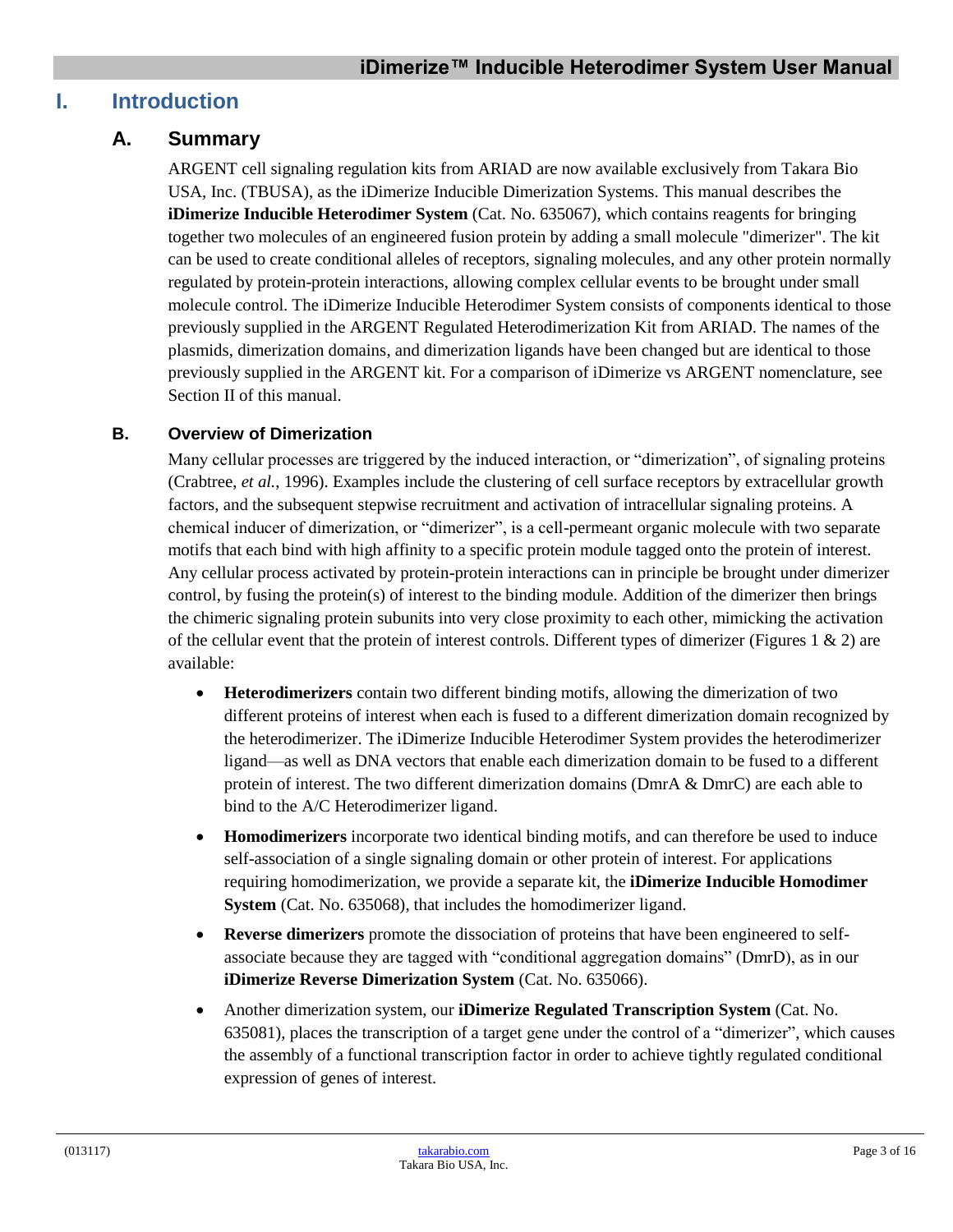#### **iDimerize™ Inducible Heterodimer System User Manual**



**Figure 1. Different iDimerize kits use different dimerization strategies: homodimerization, heterodimerization, and reverse dimerization.** Separate kits are available.

#### <span id="page-3-0"></span>**C. iDimerize Inducible Heterodimer System**

The iDimerize Inducible Heterodimer System contains reagents to induce the heterodimerization of two proteins of interest by the addition of a small molecule, the "A/C Heterodimerizer". The system consists of three vectors that are used to create two fusion proteins, one containing a DmrC dimerization domain (pHet-1) and the other containing a Dmr A dimerization domain (pHet-Nuc1 or pHet-Mem1), each of which bind A/C Heterodimerizer, also included in the kit. The resulting fusion proteins, which contain different localization tags, are localized to the cytoplasm (pHet-1), nucleus (pHet-Nuc1), or plasma membrane (pHet-Mem1). The addition of A/C Heterodimerizer to live cells expressing fusion proteins containing DmrA and DmrC domains induce heterodimerization of the fusion proteins by promoting the interaction of these dimerization domains (Graef *et al.*, 1997, Castellano *et al.*, 1999). The plasmids in this kit provide an assortment of components (i.e., dimerization domains, an HA epitope tag, and localization sequences) that can easily be customized and exchanged to generate protein fusions whose activity and localization can be controlled by the heterodimerizer (Figure 2).



<span id="page-3-1"></span>**Figure 2. Controlling signal transduction using regulated heterodimerization.**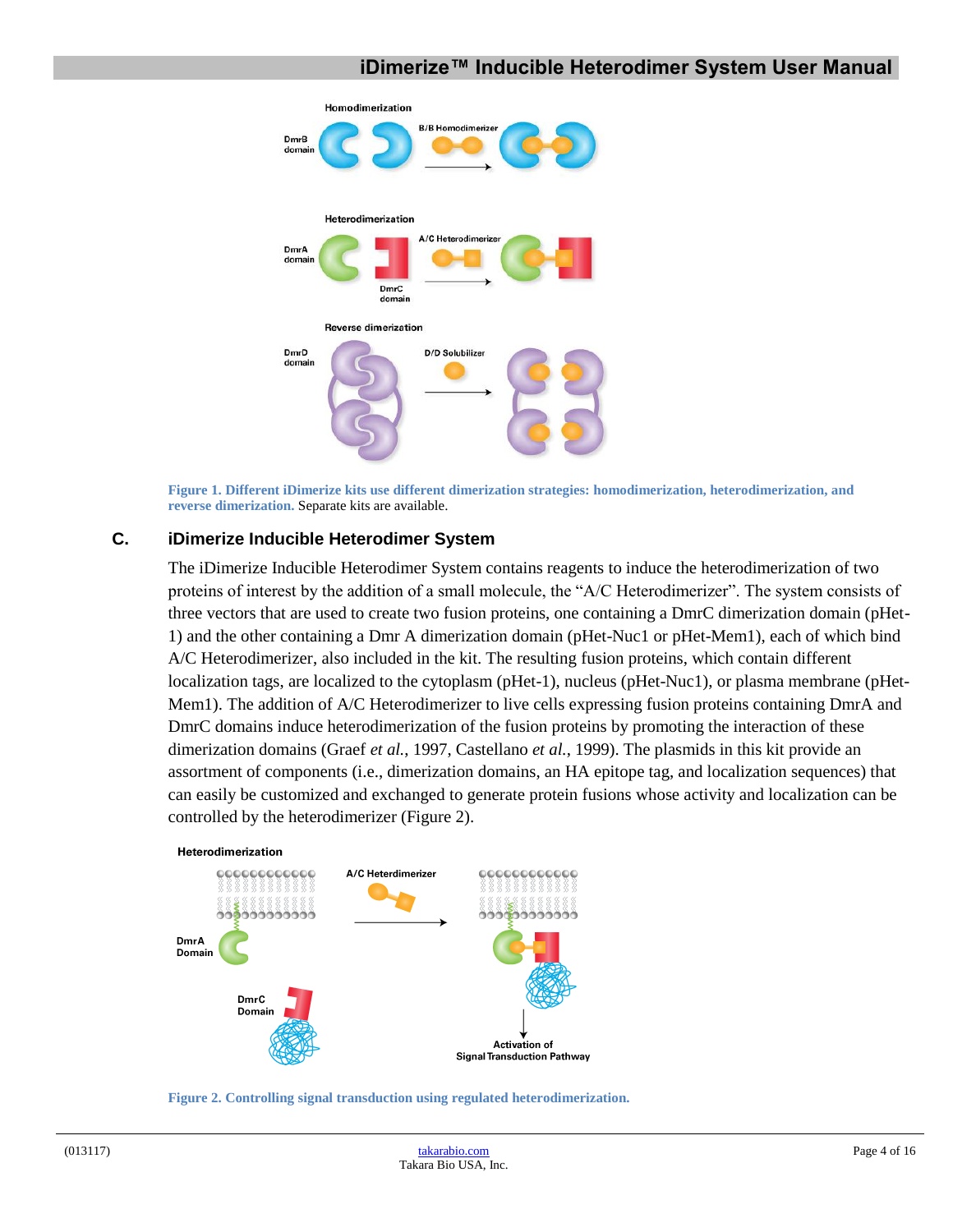## <span id="page-4-0"></span>**II. List of Components**

Store all components at -20°C.

- 1 each iDimerize Inducible Heterodimer Vector Set 1
	- − 20 µl pHet-1 Vector (500 ng/µl)
	- − 20 µl pHet-Mem1 Vector (500 ng/µl)
	- − 20 µl pHet-Nuc1 Vector (500 ng/µl)
		- − 40 µl Linear Hygromycin Marker (50 ng/µl) (also sold separately as Cat. No. 631625)
	- − 40 µl Linear Puromycin Marker (50 ng/µl) (also sold separately as Cat. No. 631626)
- 500 µl A/C Heterodimerizer (0.5 mM) (also sold separately as Cat. Nos. 635056, 635055 & 635095—see Section III.A)

The iDimerize Inducible Heterodimer System components are identical to those previously supplied in the ARGENT Regulated Heterodimerization Kit from Ariad—only the names have been changed (Table 1).

| <b>Ligand Name in ARIAD Kit</b>              | <b>Ligand Name in TBUSA Kit</b>              |
|----------------------------------------------|----------------------------------------------|
| AP21967                                      | A/C Heterodimerizer                          |
| <b>Plasmid Name in ARIAD Kit</b>             | <b>Plasmid Name in TBUSA Kit</b>             |
| $pC_4$ -R <sub>H</sub> E                     | pHet-1                                       |
| pC <sub>4</sub> M-F <sub>2E</sub>            | pHet-Mem1                                    |
| pC <sub>4</sub> EN-F1                        | pHet-Nuc1                                    |
| <b>Dimerization Domain Name in ARIAD Kit</b> | <b>Dimerization Domain Name in TBUSA Kit</b> |
|                                              | DmrA                                         |
| F'                                           | DmrA                                         |
| <b>FRB</b>                                   | DmrC                                         |

<span id="page-4-1"></span>**Table 1. ARGENT and TBUSA Nomenclature for iDimerize Inducible Heterodimer System Components**

#### **NOTES:**

- The A/C Heterodimerizer is so named because it induces dimerization of a protein possessing the DmrA domain and a second protein containing the DmrC domain.
- The amino acid sequences for the F and F'' domains are identical. However, there are significant differences at the nucleotide sequence level to reduce the potential for recombination between the repeating domain within the pC4M-F2E plasmid (pHet-Mem1).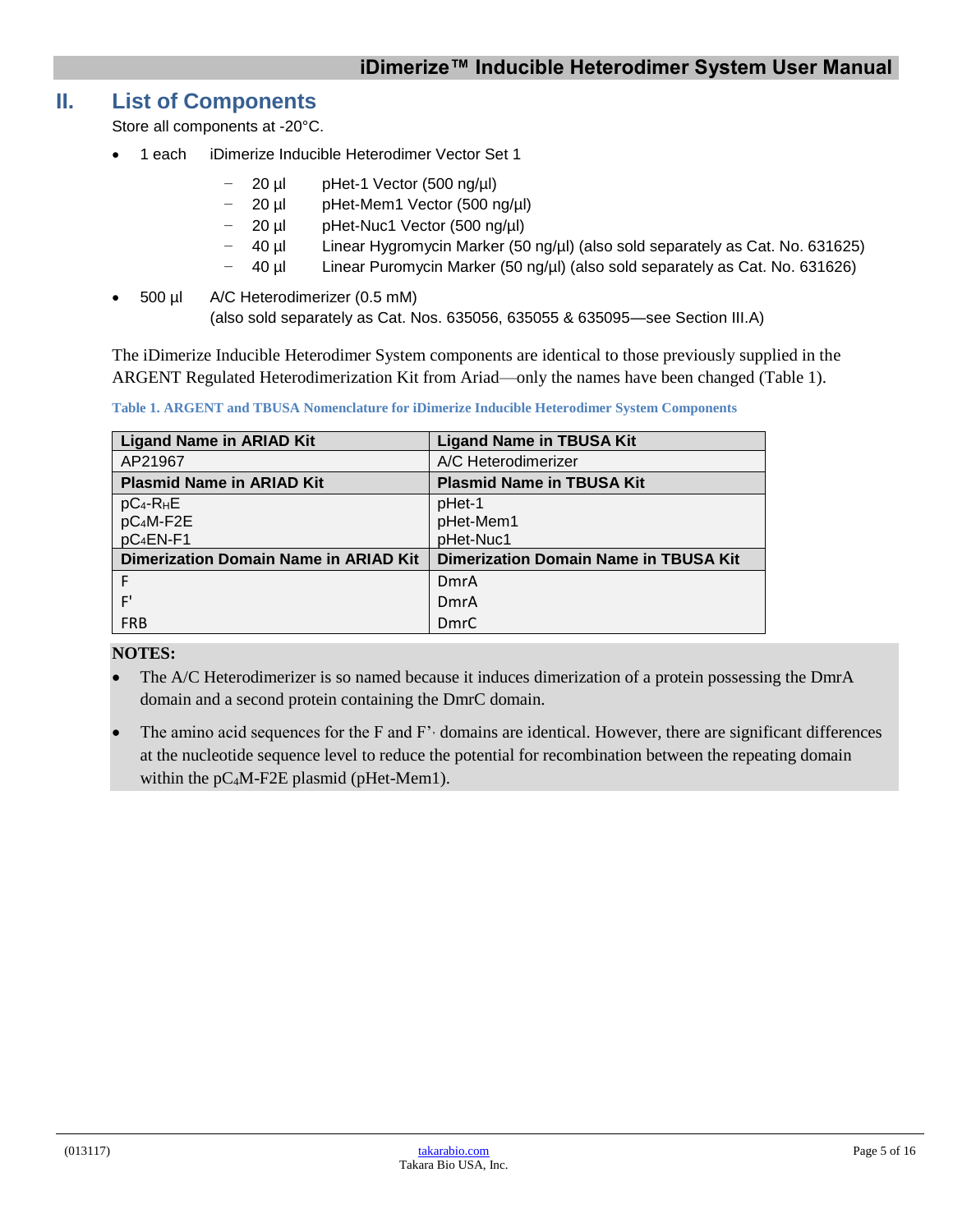## <span id="page-5-1"></span><span id="page-5-0"></span>**III. Additional Materials Required**

#### **A. A/C Heterodimerizer**

Each iDimerize Inducible Heterodimer System includes 500 μl A/C Heterodimerizer (0.5 mM; see Section II). Additional A/C Heterodimerizer can also be purchased separately in the following sizes:

| Cat. No. | <b>Product Name</b>          | <b>Size</b>       |
|----------|------------------------------|-------------------|
| 635056   | A/C Heterodimerizer (0.5 mM) | $5 \times 500$ µl |
| 635055   | A/C Heterodimerizer*         | 5 <sub>ma</sub>   |
| 635095   | A/C Heterodimerizer*         | $5 \times 5$ mg   |

\* Designed for *in vivo* use; supplied in a dry-down format (see Section VI).

## <span id="page-5-2"></span>**B. DmrA & DmrC Antibodies**

The DmrA and DmrC Antibodies recognize the respective DmrA and DmrC dimerization domains expressed using any iDimerize Inducible Heterodimer System, and are recommended for Western blot analysis.

| Cat. No. | <b>Product Name</b>                  | <b>Size</b> |
|----------|--------------------------------------|-------------|
| 635089   | DmrA Monoclonal Antibody (0.5 µg/µl) | $100 \mu$ g |
| 635091   | DmrC Polyclonal Antibody (0.5 µg/µl) | $100 \mu q$ |

## <span id="page-5-3"></span>**C. Mammalian Cell Culture Supplies**

- Culture medium, supplies, and additives specific for your target cells
- Trypsin/EDTA (e.g., Sigma, Cat. No. T4049)
- Cloning cylinders or discs for isolating colonies of adherent cell lines (Sigma, Cat. No. C1059)
- Cell Freezing Medium, with or without DMSO (Sigma, Cat. Nos. C6164 or C6039)
- Dulbecco's phosphate buffered saline (DPBS; VWR, Cat. No. 82020-066 or Sigma, Cat. No. D8662)

## <span id="page-5-4"></span>**D. Antibiotics for Selecting Stable Cell Lines**

**Cat. No. Antibiotic**

| 631306 | Puromycin (100 mg)   |
|--------|----------------------|
| 631305 | Puromycin (25 mg)    |
| 631309 | Hygromycin B $(1 g)$ |

#### <span id="page-5-5"></span>**E. Xfect™ Transfection Reagents**

Xfect Transfection Reagent provides high transfection efficiency and low cytotoxicity for most commonly used cell types. Xfect mESC Transfection Reagent is optimized for mouse embryonic stem cells.

| Cat. No. | <b>Transfection Reagent</b> |  |
|----------|-----------------------------|--|
|          |                             |  |

| 631317 | Xfect Transfection Reagent (100 rxns)      |
|--------|--------------------------------------------|
| 631318 | Xfect Transfection Reagent (300 rxns)      |
| 631320 | Xfect mESC Transfection Reagent (100 rxns) |
| 631321 | Xfect mESC Transfection Reagent (300 rxns) |
|        |                                            |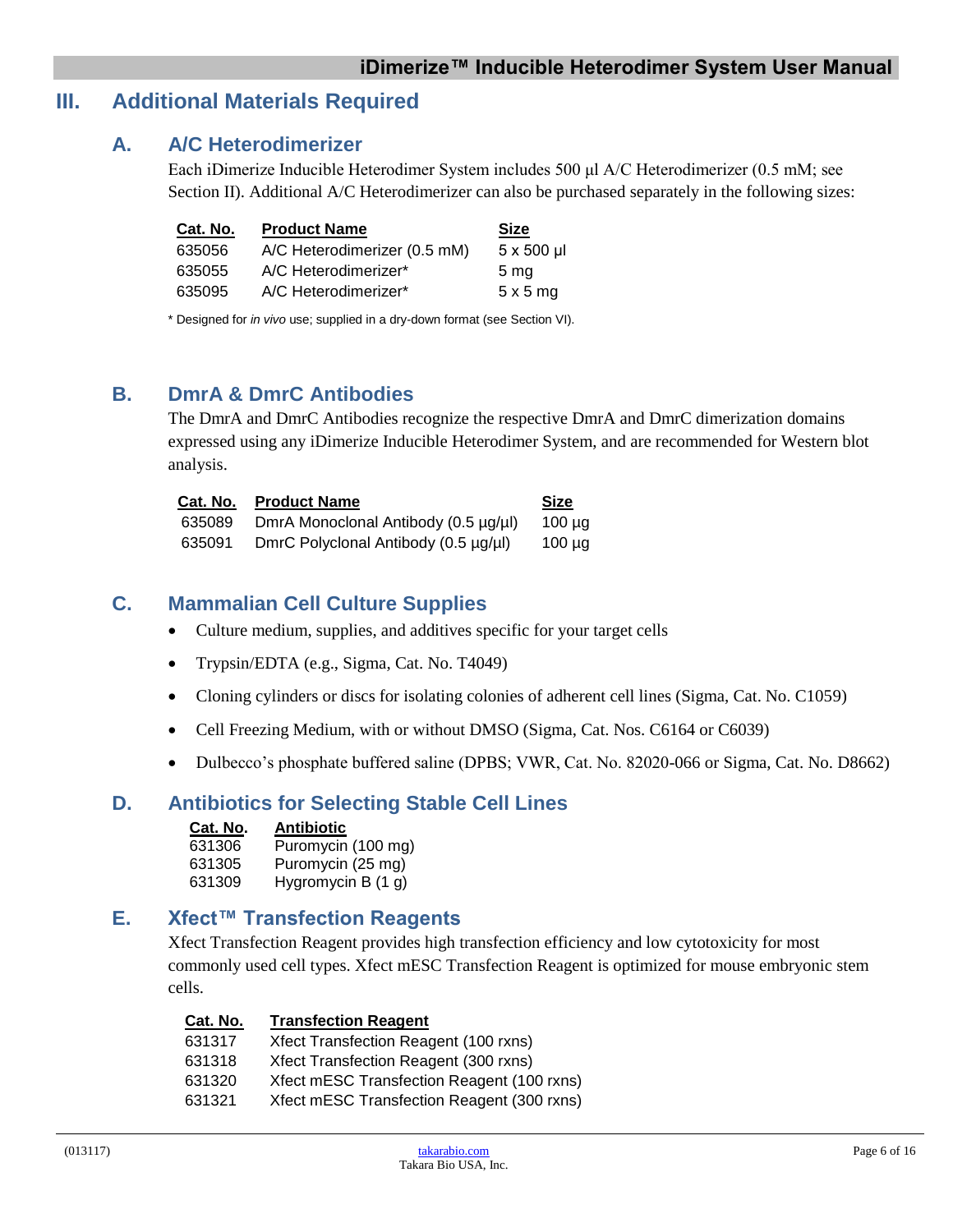## <span id="page-6-0"></span>**F. In-Fusion® HD Cloning System**

In-Fusion is a revolutionary technology that greatly simplifies cloning. For more information, visit [takarabio.com/in-fusion](http://www.takarabio.com/in-fusion)

#### **Cat. No. In-Fusion Cloning Kit**

639645 In-Fusion HD Cloning System (10 rxns) 639646 In-Fusion HD Cloning System (50 rxns)

639647 In-Fusion HD Cloning System (100 rxns)

## <span id="page-6-2"></span><span id="page-6-1"></span>**IV. Creating Fusion Proteins Containing Dimerization Domains**

## **A. General Considerations**

#### **1. Controlling localization of fusion proteins**

- Fusion proteins are created by cloning signaling proteins of interest into either the XbaI site or the SpeI site of the pHet-1, pHet-Nuc1 and pHet-Mem-1 vectors (Figure 3). Cloning into the XbaI site places the DmrA or DmrC domain(s) at the C-terminus and cloning into the SpeI site places the DmrA or DmrC domain(s) at the N terminus of your protein of interest.
- If the sequence encoding your protein is cloned into the Xba1 site of the pHet-1 vector, it must be in-frame with the start codon (ATG) located upstream of the Xba I site, and be inframe with the downstream DmrC domain. If your protein of interest is cloned into the Xba I site of the pHet-Nuc1 or pHet-Mem-1 vector, it must be in-frame with the N-terminal nuclear localization signal of pHet-Nuc1 or the N-terminal myristoylation signal of pHet-Mem-1. The coding sequence of a protein that is cloned into the Xba1 site of either vector must not contain a stop codon, and must be in-frame with the downstream DmrA or DmrC domain(s).
- Fusion proteins localize to the cytoplasm when created using pHet-1 (which contains no targeting signal), to the nucleus when created using pHet-Nuc1 (which contains an Nterminal nuclear localization signal between the EcoRI and XbaI sites), and to the inner leaflet of the plasma membrane when created using pHet-Mem1 (which contains an Nterminal myristoylation signal between the EcoRI and XbaI sites).
- A hemagglutinin (HA) epitope tag located between the SpeI and BamHI sites in the pHet-1 and pHet-Mem1 vectors is expressed at the C-terminus of fusion proteins created using any of the three vectors. This tag is useful for determining subcellular protein localization, facilitating protein purification, identifying associated proteins, and characterizing new proteins by immunoprecipitation (HA-Tag Polyclonal Antibody, Cat. No. 631207).

#### **2. How many DmrA and DmrC domains should I use?**

The number of DmrA and DmrC domains best suited for each application varies. We have generally found that fusing one DmrA domain or one DmrC domain to each signaling protein works well, although in some cases multiple tandem DmrC domains are required (e.g., when the event studied requires the formation of higher order oligomers). Often the optimal configuration is best determined empirically.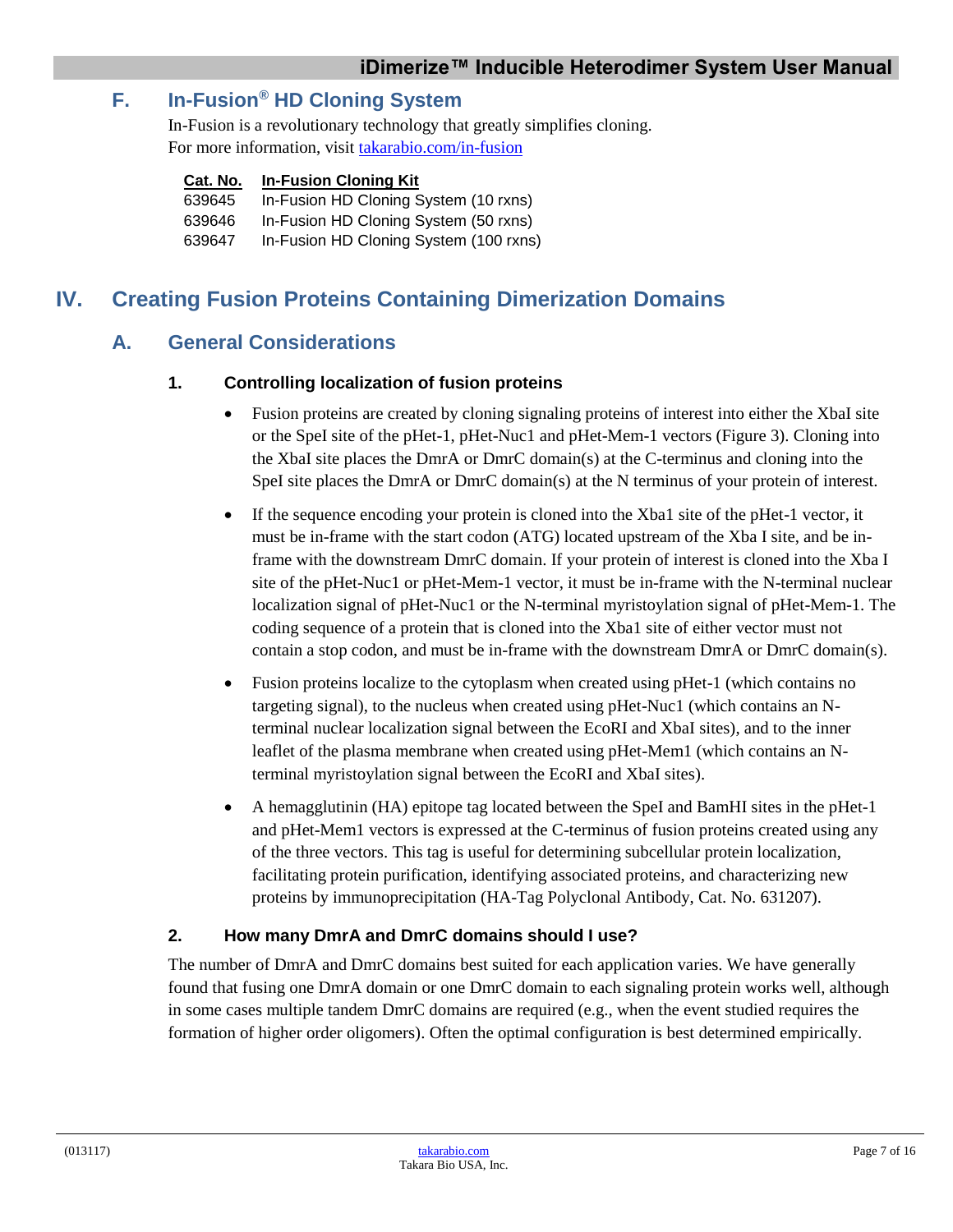#### **iDimerize™ Inducible Heterodimer System User Manual**



<span id="page-7-0"></span>**Figure 3. pHet-1, pHet-Nuc1, and pHet-Mem1 Vector Maps: Cloning Strategy.** Use the XbaI site to clone your gene of interest upstream of the dimerizing domain(s), and the SpeI site to clone your gene of interest downstream of the domain(s) as described in Section IV.B.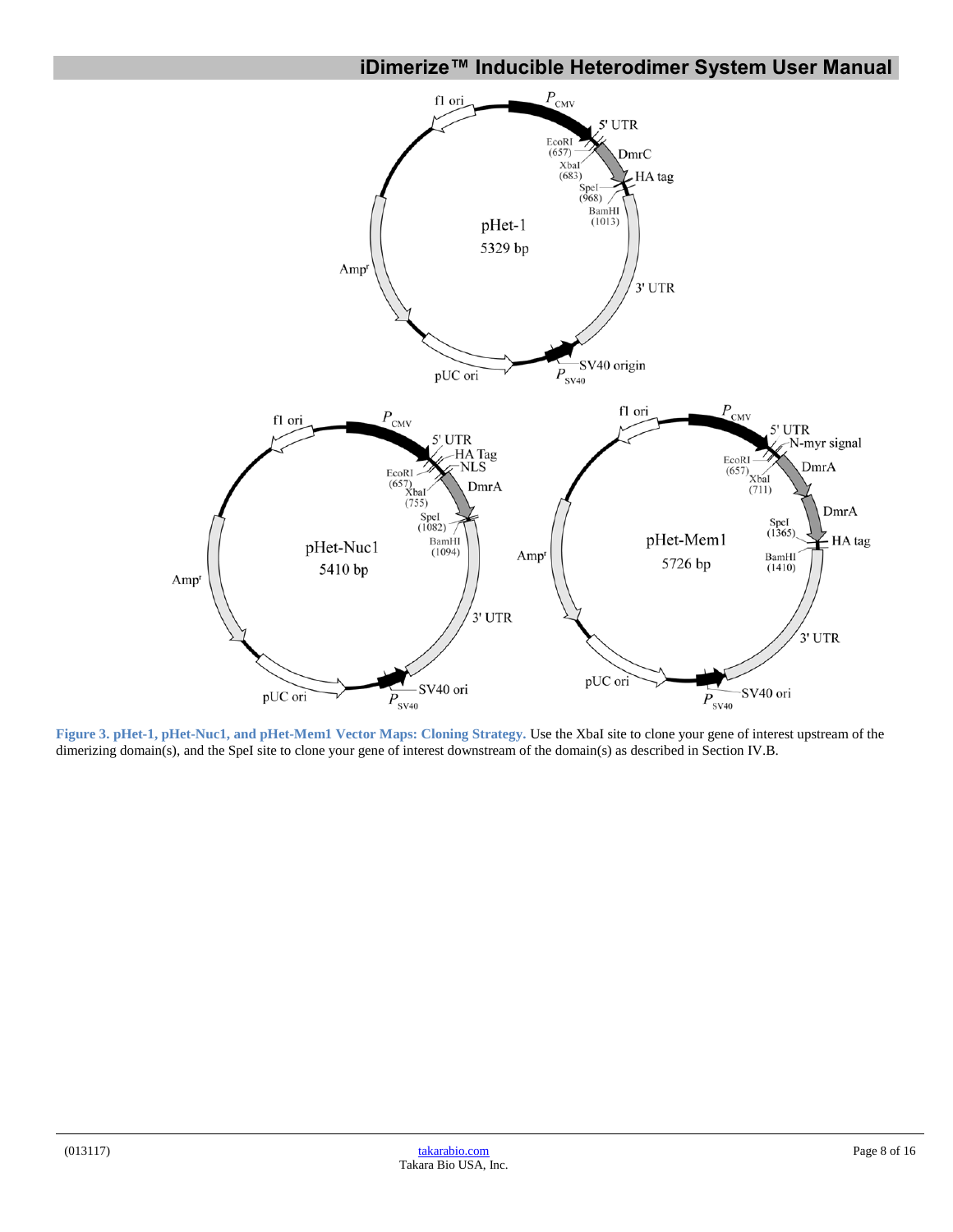## <span id="page-8-0"></span>**B. Protocol: Cloning Strategy for Creating Fusion Proteins**

Create fusion proteins containing the DmrA/DmrC domains and your protein of interest in the supplied vectors using the following cloning strategy (For vector map information, see Figure 3).

In-Fusion HD cloning is generally recommended over ligation-based cloning because In-Fusion HD cloning is directional, is not affected by internal SpeI and XbaI sites, and is highly efficient (most clones contain the correct insert). For In Fusion HD ordering information; see Section III.F.

#### **1. Cloning options for pHet-1**

- **XbaI Site**
	- Clone here to place the DmrC domain at the C-terminus of your protein.
	- Linearize the vector at the XbaI site and directionally clone using the In-Fusion HD Cloning System. Alternatively, amplify your gene with flanking XbaI and SpeI sites (SpeI and XbaI have compatible cohesive ends) and clone the digested fragment into the XbaI site.
	- Do not include a ATG start codon in your gene; the ATG will be supplied by the vector at nucleotides 676–678.
	- Do not include a stop codon in your gene.
	- Make sure that the coding region of your gene is in frame with the ATG at nucleotides 676–678. Tip: If your gene is in frame with the XbaI site in your primers, it will automatically be in the correct reading frame when cloned.
	- The expressed protein will contain a C-terminal HA-tag
- **SpeI Site**
	- Clone here to place the DmrC domain at the N-terminus of your protein.
	- Linearize the vector at the SpeI site and directionally clone using our In-Fusion HD Cloning System. Alternatively, amplify your gene with flanking XbaI and SpeI sites (SpeI and XbaI have compatible cohesive ends) and clone into the SpeI site.
	- Make sure that the coding region of your gene is in frame with the last codon of the DmrC sequence (nucleotides 964–966). Tip: If your gene is in frame with the SpeI site in your primers, it will automatically be in the correct reading frame when cloned.
	- If you wish to retain the HA-Tag, do not include a stop codon at the end of your gene.
	- If you do not wish to retain the HA-Tag, you must include a stop codon at the end of your gene.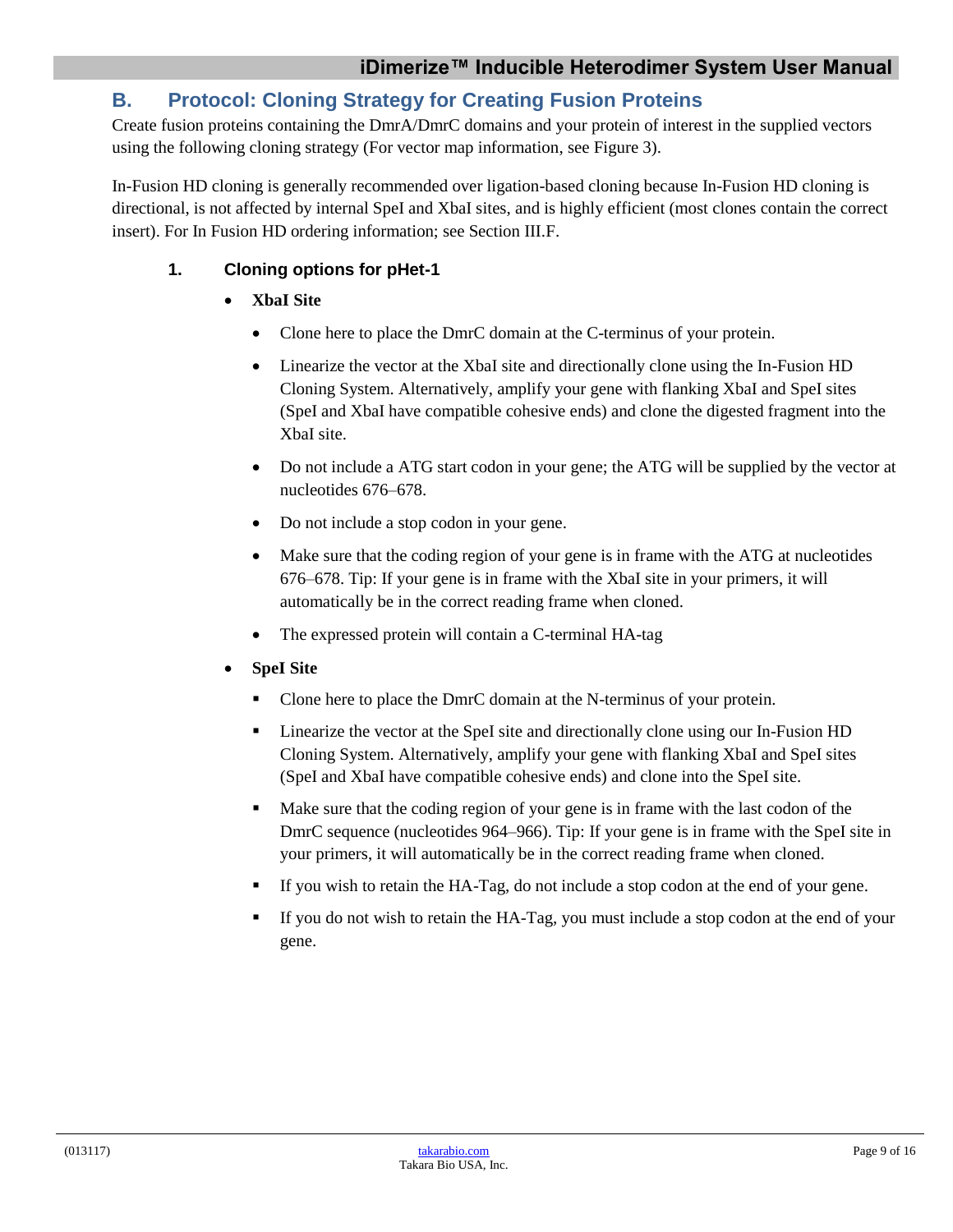#### **2. Cloning options for pHet-Mem1**

- **XbaI Site**
	- Clone here to place two DmrA domains at the C-terminus and an N-myr signal at the Nterminus of your protein.
	- Linearize the vector at the XbaI site and directionally clone using the In-Fusion HD Cloning System. Alternatively, amplify your gene with flanking XbaI and SpeI sites (SpeI and XbaI have compatible cohesive ends) and clone the digested fragment into the XbaI site.
	- Do not include a ATG start codon in your gene; the ATG will be supplied by the vector at nucleotides 668–670.
	- Do not include a stop codon in your gene.
	- Make sure that the coding region of your gene is in frame with the ATG at nucleotides 668–670. Tip: if your gene sequence is in frame with the XbaI site in your primers, it will automatically be in the correct reading frame when cloned.
	- The expressed protein will contain a C-terminal HA-tag.
- **SpeI Site** 
	- Clone here to place two DmrA domains and the N-myr signal at the N-terminus of your protein.
	- **Exercise** the vector at the SpeI site and directionally clone using our In-Fusion HD Cloning System. Alternatively, amplify your gene with flanking XbaI and SpeI sites (SpeI and XbaI have compatible cohesive ends) and clone into the SpeI site.
	- Make sure that the coding region of your gene is in frame with the last codon of the DmrA sequence (nucleotides 1361–1363). Tip: If your gene sequence is in frame with the SpeI site in your primers, it will automatically be in the correct reading frame when cloned.
	- If you wish to retain the HA-Tag, do not include a stop codon at the end of your gene.
	- If you do not wish to retain the HA-Tag, include a stop codon at the end of your gene.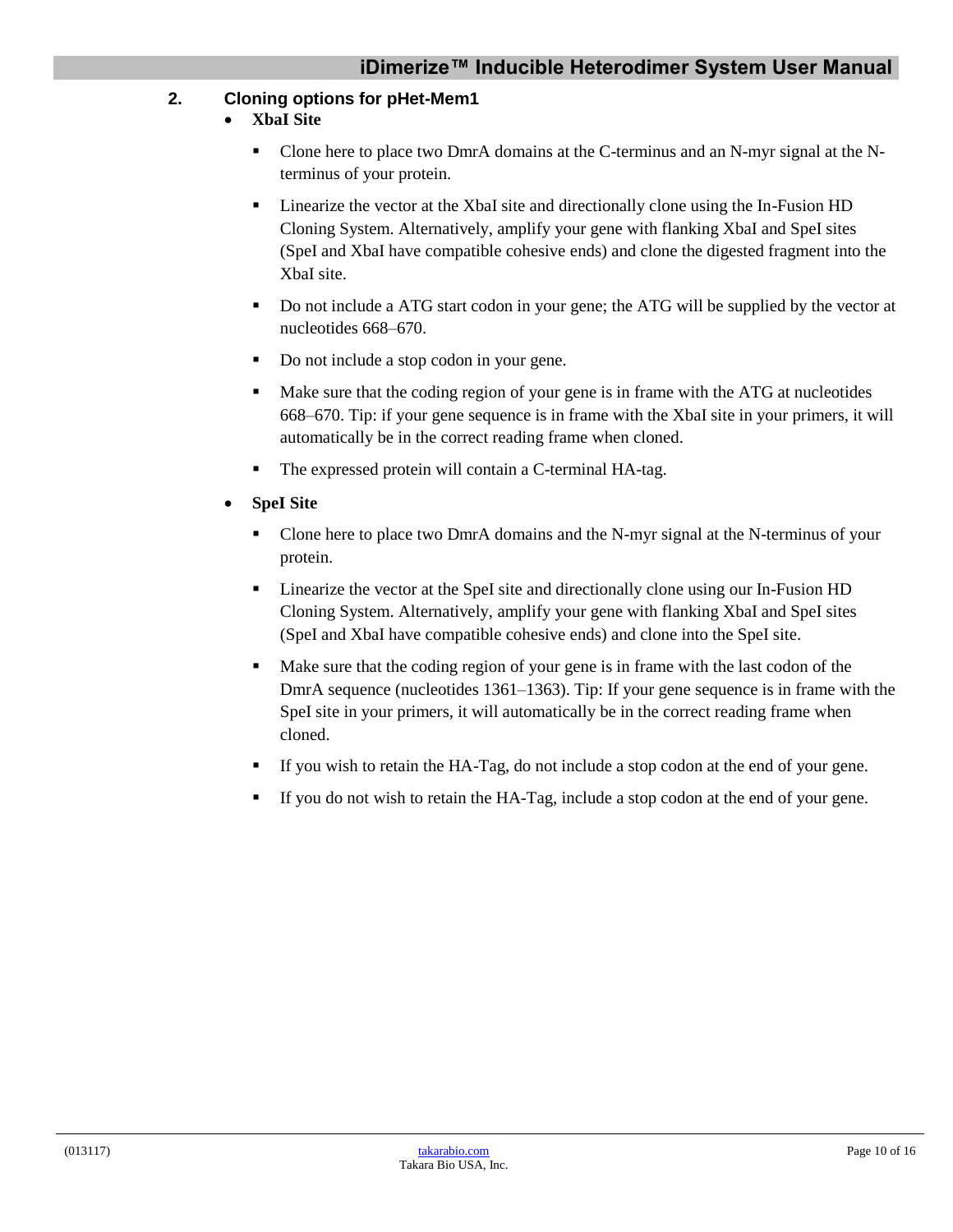#### **3. Cloning options for pHet-Nuc1**

- **XbaI Site**
	- Clone here to place a DmrA domain at the C-terminus and an HA-Tag and nuclear localization signal (NLS) at the N-terminus of your protein.
	- Linearize the vector at the XbaI site and directionally clone using the In-Fusion HD Cloning System. Alternatively, amplify your gene with flanking XbaI and SpeI sites (SpeI and XbaI have compatible cohesive ends) and clone the digested fragment into the XbaI site.
	- The first ATG start codon will be supplied by the HA-Tag at nucleotides 673-675, so there is no need to include a start codon at the start of your gene of interest.
	- Do not include a stop codon in your gene.
	- Make sure that the coding region of your gene is in frame with the ATG at nucleotides 673-675. Tip: if your gene sequence is in frame with the XbaI site in your primers, it will automatically be in the correct reading frame when cloned.
- **SpeI Site** 
	- **Clone here to place a DmrA domain, HA-tag, and NLS at the N-terminus of your protein.**
	- Linearize the vector at the SpeI site and directionally clone using our In-Fusion HD Cloning System. Alternatively, amplify your gene with flanking XbaI and SpeI sites (SpeI and XbaI have compatible cohesive ends) and clone into the SpeI site.
	- Make sure that the coding region of your gene is in frame with the last codon of the DmrA sequence (nucleotides 1084–1086). Tip: If your gene sequence is in frame with the SpeI site in your primers, it will automatically be in the correct reading frame when cloned.
	- Include a stop codon at the end of your gene of interest.

#### **4. Creating Fusion Proteins with Multiple Dimerization Domains**

You may choose to add additional dimerization domains to your protein to allow for higher order oligomerization. Additional DmrA or DmrC domains can be added to the XbaI (or SpeI) site of any of the vectors by using In-Fusion HD or via traditional cloning of an XbaI-SpeI fragment. Since the flanking XbaI and SpeI sites are maintained after cloning, additional domains can be fused if desired.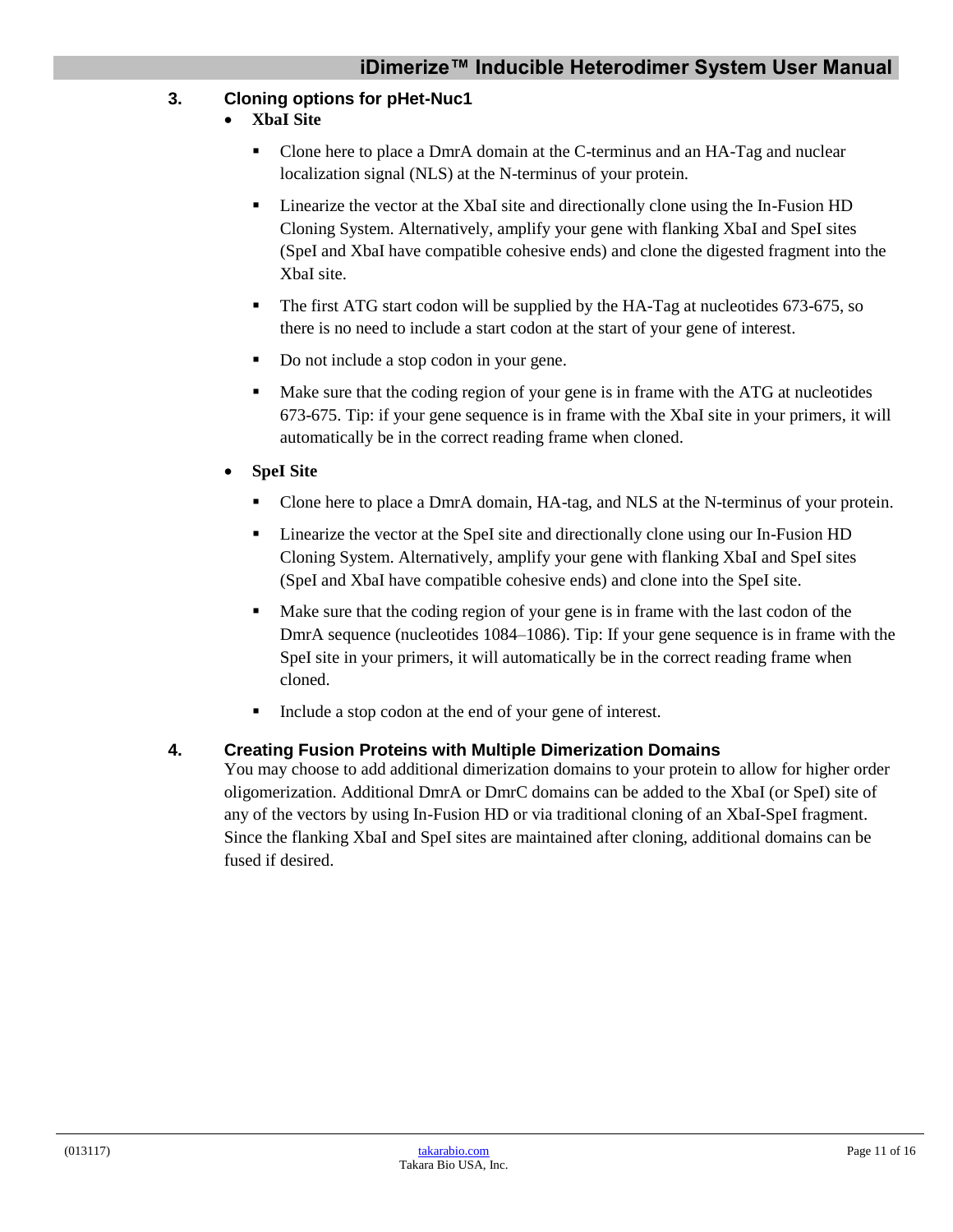## <span id="page-11-0"></span>**V.** *In Vitro* **Inducible Heterodimerization**

Please read each protocol completely before starting. Successful results depend on understanding and performing the following steps correctly.

## <span id="page-11-1"></span>**A. Protocol: Transient Transfection of Heterodimerizer**

Prior to establishing a stable cell line that expresses the pHet-1 and pHet-Nuc1 (or pHet-Mem1) constructs containing your genes of interest, your constructs should be transiently transfected and tested for dimerization in response to A/C Heterodimerizer. For your initial *in vitro* experiments, we recommend testing medium containing different concentrations of A/C Heterodimerizer with your transfected cells in order to determine the sensitivity of the system containing your protein(s) of interest.

- 1. In a well of a 6-well plate, use Xfect Transfection Reagent (Section III.E) to transfect your target cell line with 5 µl of the pHet-1 and (pHet-Nuc or pHet-Mem1) constructs containing your gene of interest. Follow the Xfect Protocol (Type PT5003-2 in the keyword field at [takarabio.com/manuals\)](http://www.takarabio.com/manuals).
- 2. At 12 hours after transfection, split transfected cells into different plates or separate wells of a 6-well plate, or your preferred plate format.

To begin incubation of the transfected cells with A/C Heterodimerizer at specific time intervals and concentrations, replace the medium in the plates containing the transfected cells with medium containing the appropriate amount of A/C Heterodimerizer, diluted as described below. Maintain at least one culture in medium containing no A/C Heterodimerizer as a negative control.

**NOTE:** In the case of adherent cells, let the cells reattach after the split before removing the medium.

- **a. Recommended A/C Heterodimerizer Concentrations and Time Points**
	- Try A/C Heterodimerizer concentrations between 0.1 nM and 500 nM for different lengths of time (30 minutes to 12+ hours) to determine the best experimental conditions.
- **b. General Guidelines for Preparing Medium Containing A/C Heterodimerizer**
	- Dilute the supplied A/C Heterodimerizer stock solution (0.5 mM, supplied in ethanol) in tissue culture media to the final concentration(s) needed in your experiment.

**EXAMPLE:** Preparation of 10 ml of medium containing 500 nM of A/C Heterodimerizer: Dilute 10  $\mu$ l of A/C Heterodimerizer stock solution (500  $\mu$ M) in 10 ml of medium to yield a final concentration of 500 nM.

- Working concentrations of A/C Heterodimerizer can be obtained by adding it directly from ethanol stocks, or by diluting it serially in culture medium just before use.
- If you are making serial dilutions of A/C Heterodimerizer into culture medium, we recommend that the highest concentration not exceed 5 μM, to ensure complete solubility in the (aqueous) culture medium.
- In either case, the final concentration of ethanol in the medium added to mammalian cells should be kept below 0.5% (a 200-fold dilution of a 100% ethanol solution) to prevent this solvent from having a detrimental effect on the cells.
- 3. After adding the medium containing A/C Heterodimerizer at the appropriate concentration and for the appropriate length of time, the effect of dimerization can be analyzed with an assay that is appropriate for your experiment.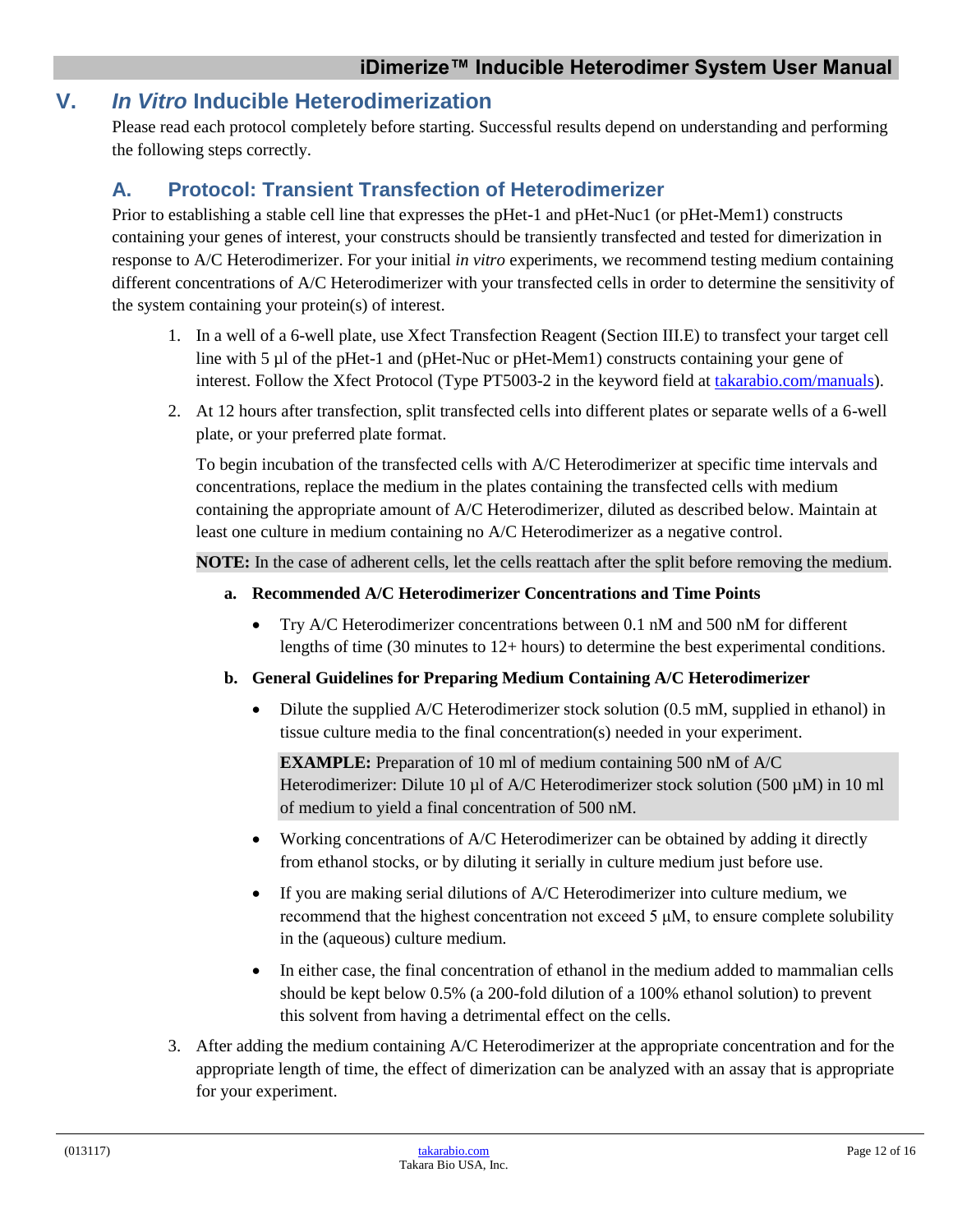## <span id="page-12-0"></span>**B. Protocol: Stable Expression of Heterodimerizer Constructs**

To select for stable clones that express the pHet-1 and pHet-Nuc1 (or pHet-Mem1) constructs containing your gene of interest (and have been shown to be responsive to A/C Heterodimerizer in Section V.A), cotransfect the construct into your target cell line along with a linear selection marker (Pur<sup>r</sup> or Hyg<sup>r</sup>), and select stable transfectants by screening for hygromycin or puromycin resistance, as follows:

- 1. Seed your target cells in a single well of a 6-well plate at a density sufficient to reach near confluence at 48 hr after transfection.
- 2. Transfect the pHet-1 and pHet-Nuc1 (or pHet-Mem1) constructs into your target cells using Xfect Transfection Reagent. Follow the Xfect Protocol (PT5003-2 fro[m takarabio.com/manuals\)](http://www.takarabio.com/manuals), except use 2 μg of your pHet-1 and pHet-Nuc1 (or pHet-Mem1) constructs per well together with 100 ng of one of the supplied linear selection markers (puromycin or hygromycin).

**NOTE:** We use less DNA for stable transfections than is required by the general Xfect protocol, to ensure that individual colonies are well-separated after puromycin or hygromycin selection.

- 3. After 48 hr, split the confluent well into 4 x 10 cm dishes (do not add the selective antibiotic yet).
- <span id="page-12-1"></span>4. After an additional 48 hr, add either puromycin or hygromycin at the selection concentration that is optimal for your cell line (Table 2).

|          |                    | <b>Recommended Concentration (µg/ml)</b> |                    |
|----------|--------------------|------------------------------------------|--------------------|
| Cat. No. | <b>Antibiotic</b>  | <b>Selecting Colonies<sup>1</sup></b>    | <b>Maintenance</b> |
| 631306   | Puromycin (100 mg) | $0.25 - 10$                              | 0.25               |
| 631305   | Puromycin (25 mg)  |                                          |                    |
| 631309   | Hygromycin B (1 g) | 50-400                                   | 100                |

**Table 2. Recommended Antibiotic Concentrations for Selecting & Maintaining Stable Cell Lines**

<sup>1</sup> When selecting for single colonies, the appropriate dose must be determined empirically for your specific cell line. Test a dosage range using dishes of untransfected cells and choose the dose that kills all of the cells in 3–5 days. If all the cells die in less than 24 hr, you should use a lower dose.

- 5. Replace medium with fresh complete medium plus hygromycin or puromycin every four days, or more often if necessary.
- 6. Cells that have not integrated the plasmid should begin to die after  $\sim$ 3–5 days.

**NOTE:** Avoid passaging the cells a second time, since replating cells under selection may result in plates containing too many colonies for effective colony isolation (because individual colonies are not well-separated).

- 7. After ~2 weeks, resistant colonies should begin to appear.
- 8. When the colonies are large enough to transfer, use cloning cylinders or disks to harvest (i.e., pick) large, healthy colonies, and transfer each into a separate well of a 24-well plate.
- 9. Culture 3-4 clones in a maintenance concentration of antibiotic (Table 2). Expand and test clones using your preferred assay, after treating them with A/C Heterodimerizer according to the concentrations and incubation conditions determined in Section V.A.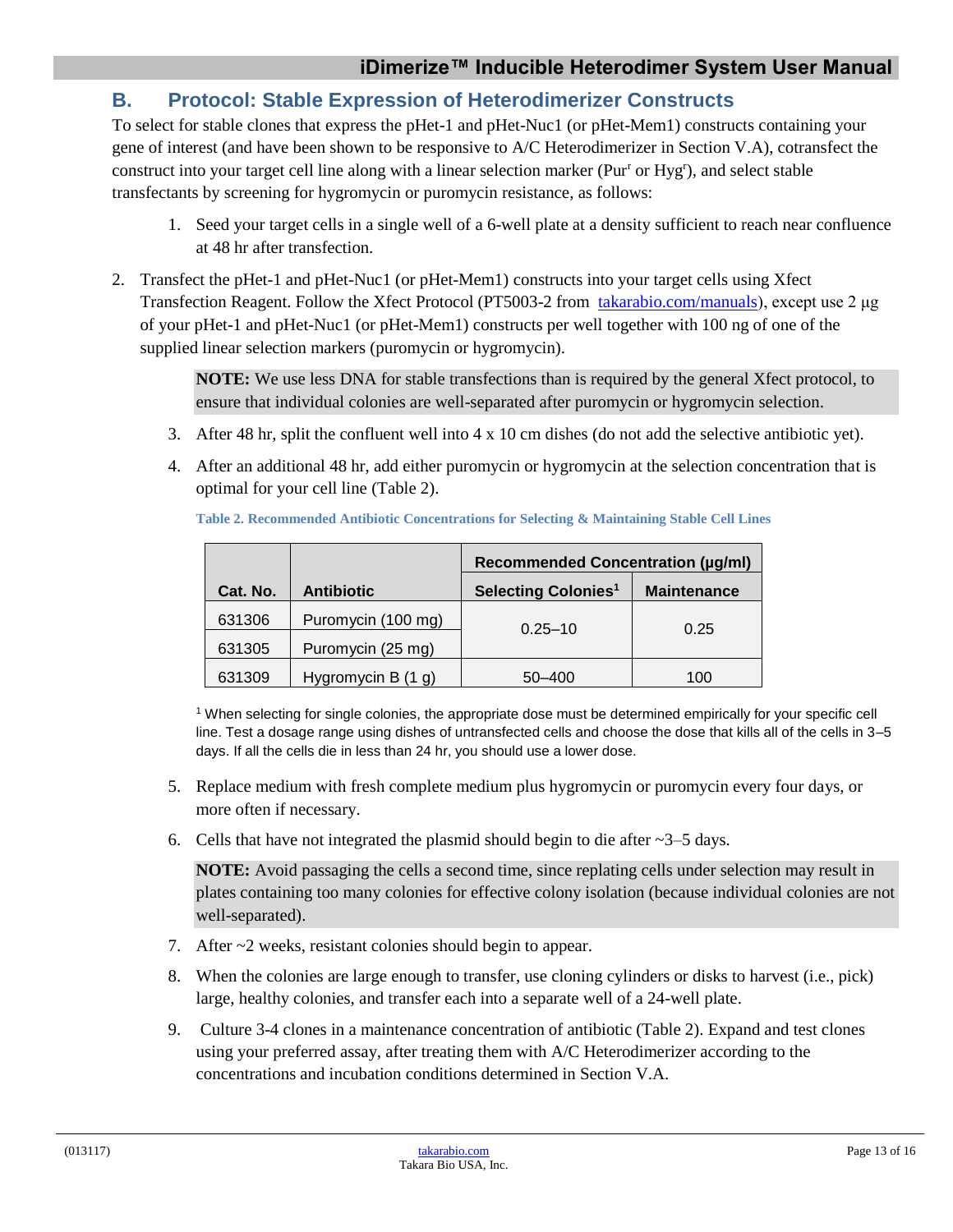## <span id="page-13-0"></span>**C. Protocol: Washout Experiment—Removing A/C Heterodimerizer from Cells**

Perform this experiment to compare target cells before and after A/C Heterodimerizer treatment. Instructions are provided for both adherent and suspension cells.

#### **1. Adherent cells**

- a. Remove the medium from your transfected and compound treated cells.
- b. Rinse cells with warm PBS with  $Ca^{2+}$  and  $Mg^{2+}$ .
- c. Detach cells by your method of choice (trypsin, cell dissociation buffer, etc.).
- d. Split cells into at least two new cell culture plates.
- e. Culture cells in one plate in the presence of A/C Heterodimerizer in medium at a concentration of your choice (positive control) and culture the second plate without A/C Heterodimerizer (negative control).
- f. Collect cells at a specific time after splitting that is defined by your needs, in order to analyze and compare cells cultured under the different conditions described above.

#### **2. Suspension cells**

- a. Collect the cells via centrifugation.
- b. Resuspend one portion of the cells in medium with A/C Heterodimerizer and another portion of the cells in medium without A/C Heterodimerizer.
- c. Analyze the cells using an assay that is appropriate for your experiment.

#### <span id="page-13-1"></span>**D. Results Obtained Using** *In Vitro* **Heterodimerization**

Peak effects of induced heterodimerization of two proteins using A/C Heterodimerizer are generally seen at concentrations of 500 nM (Muthuswamy, *et al.*, 1999; Castellano *et al.*, 1999; unpublished data). In initial experiments we recommend that A/C Heterodimerizer be tested across a broad range of concentrations (e.g. 0.5 nM to 500 nM) to provide a complete dose-response profile.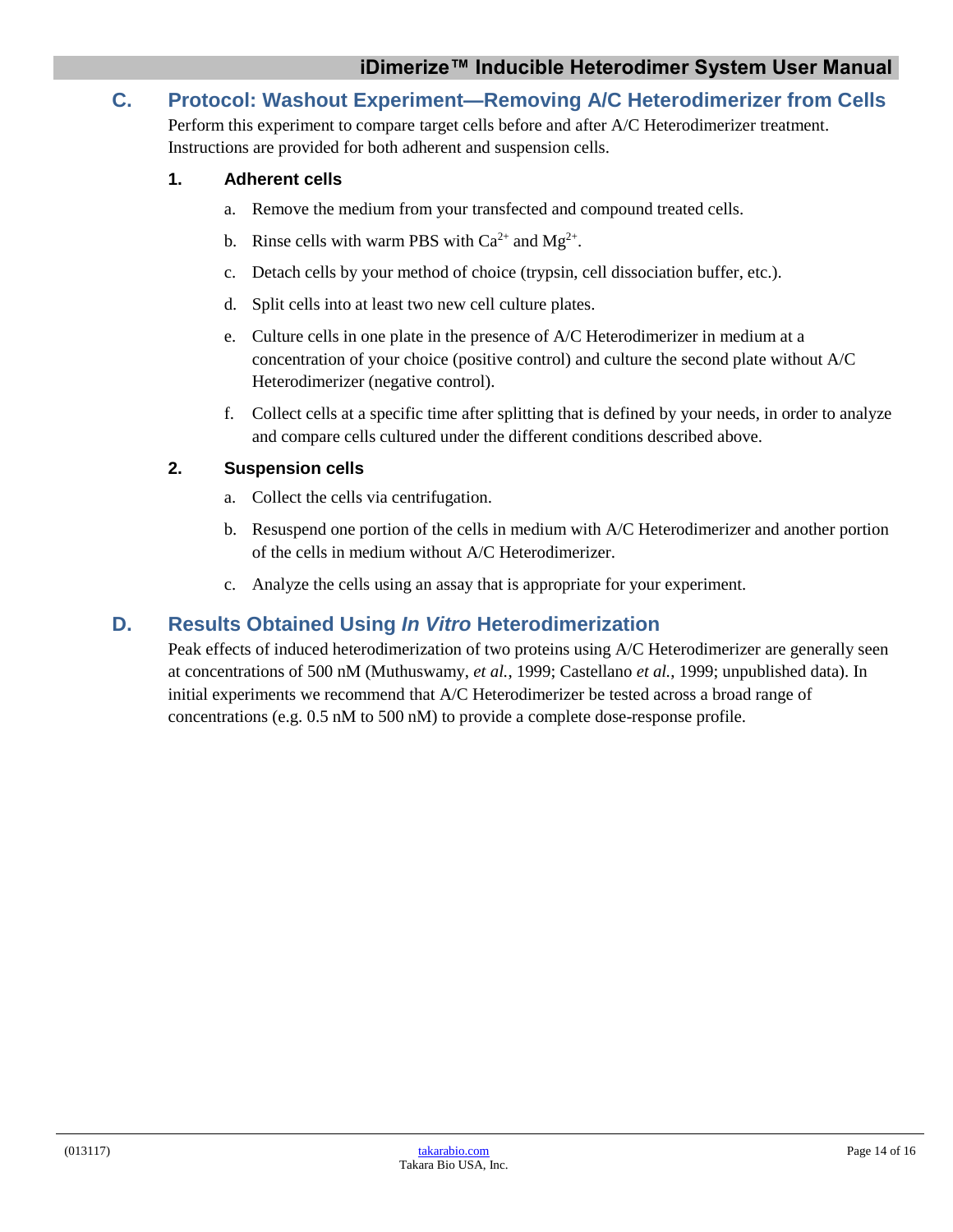## <span id="page-14-1"></span><span id="page-14-0"></span>**VI.** *In Vivo* **Inducible Heterodimerization**

#### **A. General Guidelines**

For *in vivo* use, reconstitute the 5 mg format of A/C Heterodimerizer (Cat. No. 635055) following your established injection protocol (for 5 mg format—see Section III.A).

#### <span id="page-14-2"></span>**B. Results Obtained Using** *In Vivo* **Heterodimerization**

The ligand has been successfully used in mice with maximal effects seen at doses in the range of 0.5–10 mg/kg delivered intravenously.

#### <span id="page-14-3"></span>**VII. References**

Castellano, F., Montcourrier, P., Guillemot, J. C., Gouin, E., Machesky, L., Cossart, P. & Chavrier, P. (1999) Inducible recruitment of Cdc42 or WASP to a cell-surface receptor triggers actin polymerization and filopodium formation. *Curr. Biol.* **9**(7): 351–360.

Crabtree, G. R. & Schreiber, S. L. (1996) Three-part inventions: intracellular signaling and induced proximity. *Trends Biochem. Sci.* **21**(11): 418–422.

Graef, I. A., Holsinger, L. J., Diver, S., Schreiber, S. L. & Crabtree, G. R. (1997) Proximity and orientation underlie signaling by the non-receptor tyrosine kinase ZAP70. *Embo. J.* **16**(18): 5618–5628.

Muthuswamy, S. K., Gilman, M. & Brugge, J. S. (1999) Controlled dimerization of ErbB receptors provides evidence for differential signaling by homo- and heterodimers. *Mol. Cell. Biol.* **19**(10): 6845–6857.

## <span id="page-14-4"></span>**VIII. Troubleshooting**

| <b>Description of Problem</b>                                                           | <b>Possible Explanation</b>                                                                                                                                                                                                                 | <b>Solution</b>                                                                                                                                                                                                                                                                                                                                               |  |
|-----------------------------------------------------------------------------------------|---------------------------------------------------------------------------------------------------------------------------------------------------------------------------------------------------------------------------------------------|---------------------------------------------------------------------------------------------------------------------------------------------------------------------------------------------------------------------------------------------------------------------------------------------------------------------------------------------------------------|--|
| Dimerization is observed in<br>the absence of the A/C<br>Heterodimerizer                | The expression level of the protein(s)<br>of interest fused to the DmrA and/or<br>DmrC domain(s) is too high, especially<br>in the case of a DmrA-tagged protein of<br>interest localized to the plasma<br>membrane.                        | Transfect cells with a lower amount of<br>plasmid (in the case of transient<br>transfection) or establish stable clones and<br>screen for the lowest background.                                                                                                                                                                                              |  |
| Addition of A/C<br>Heterodimerizer does not<br>result in any of the expected<br>effects | The A/C Heterodimerizer<br>concentration is too low.<br>The monitoring assay is not<br>sensitive enough.<br>The volume of A/C Heterodimerizer<br>used causes cells to die due to<br>high solvent concentration.<br>Expression level too low | Increase the amount of A/C<br>$\bullet$<br>Heterodimerizer added.<br>Make sure to include a positive control<br>$\bullet$<br>when performing your assay.<br>Prepare a more concentrated stock<br>solution.<br>Monitor protein expression in your cells<br>$\bullet$<br>by Western blot using the anti-DmrA<br>and anti-DmrC antibodies (Section<br>$III.B$ ). |  |